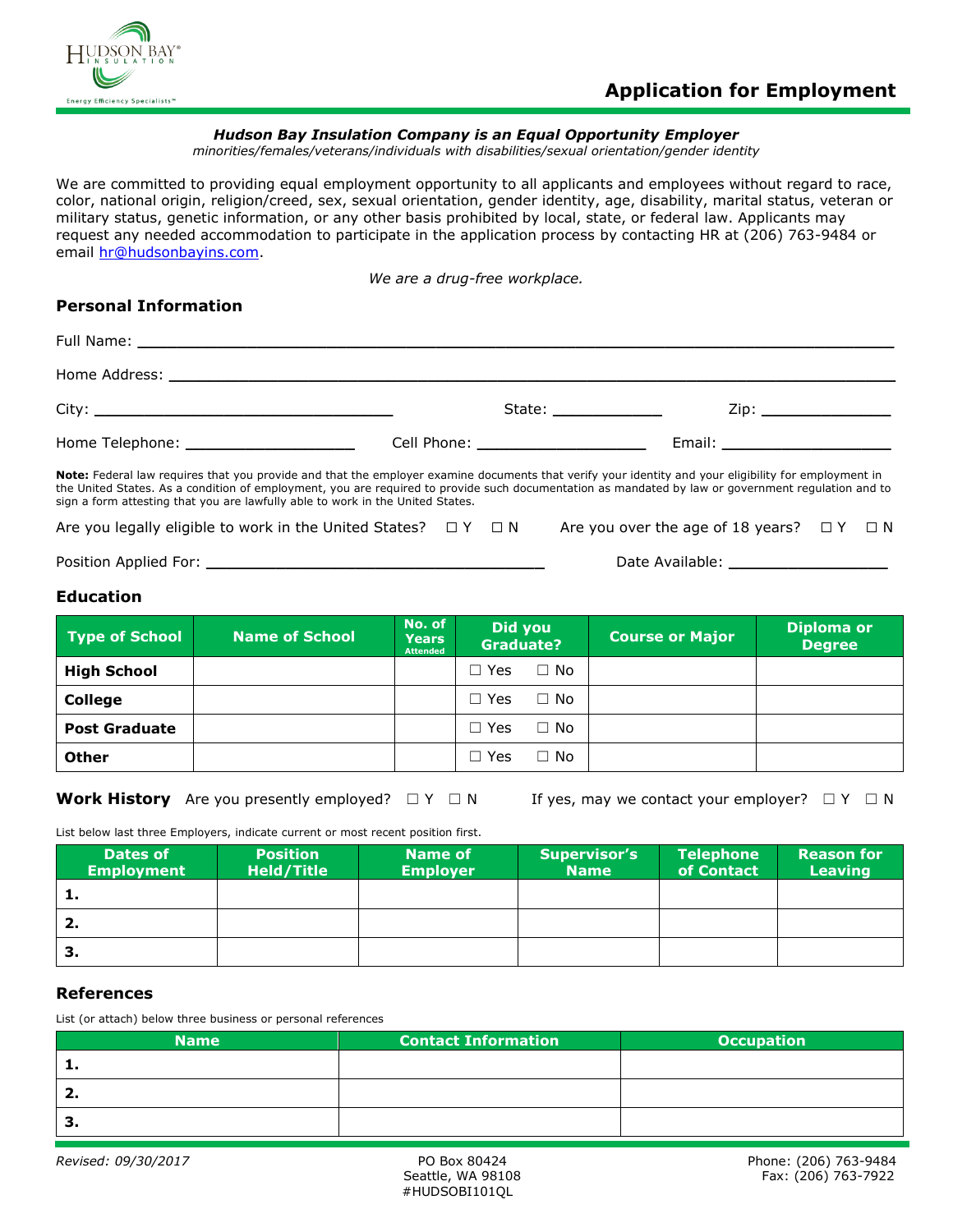

### **Applicant's Statement**

I understand that Hudson Bay Insulation follows an employment "at-will" policy, and that I or Hudson Bay Insulation may terminate my employment at any time, for any reason consistent with applicable state or federal law. This employment "at-will" policy cannot be changed verbally or in writing, unless the change is specifically authorized by the President of Hudson Bay Insulation. I understand that nothing on this application is intended to create or imply a contractual relationship. I further understand that this form does not indicate that there are any available positions and does not obligate Hudson Bay Insulation to offer me employment.

I understand that if I am hired, I must submit satisfactory proof of employment authorization and identity; and that failure to submit such proof will result in denial of employment, employment offer withdrawal, or termination of employment.

I understand that if I am hired, I am required to abide by all Hudson Bay Insulation regulations and policies. I further understand that Hudson Bay Insulation reserves the right to change, interpret, withdraw, or add to its rules, regulations, policies, benefits, or terms and conditions of employment at its sole discretion without prior notice. I understand that Hudson Bay Insulation requires a negative pre-employment drug screen as a condition of employment.

I certify that all the statements herein are true and understand that any falsification or willful omission shall be sufficient cause for dismissal or refusal of employment.

Signature: \_\_\_\_\_\_\_\_\_\_\_\_\_\_\_\_\_\_\_\_\_\_\_\_\_\_\_\_\_\_\_\_\_\_\_\_\_\_\_\_\_\_\_\_\_ Date: \_\_\_\_\_\_\_\_\_\_\_\_\_\_\_\_\_\_\_\_\_\_\_\_\_\_\_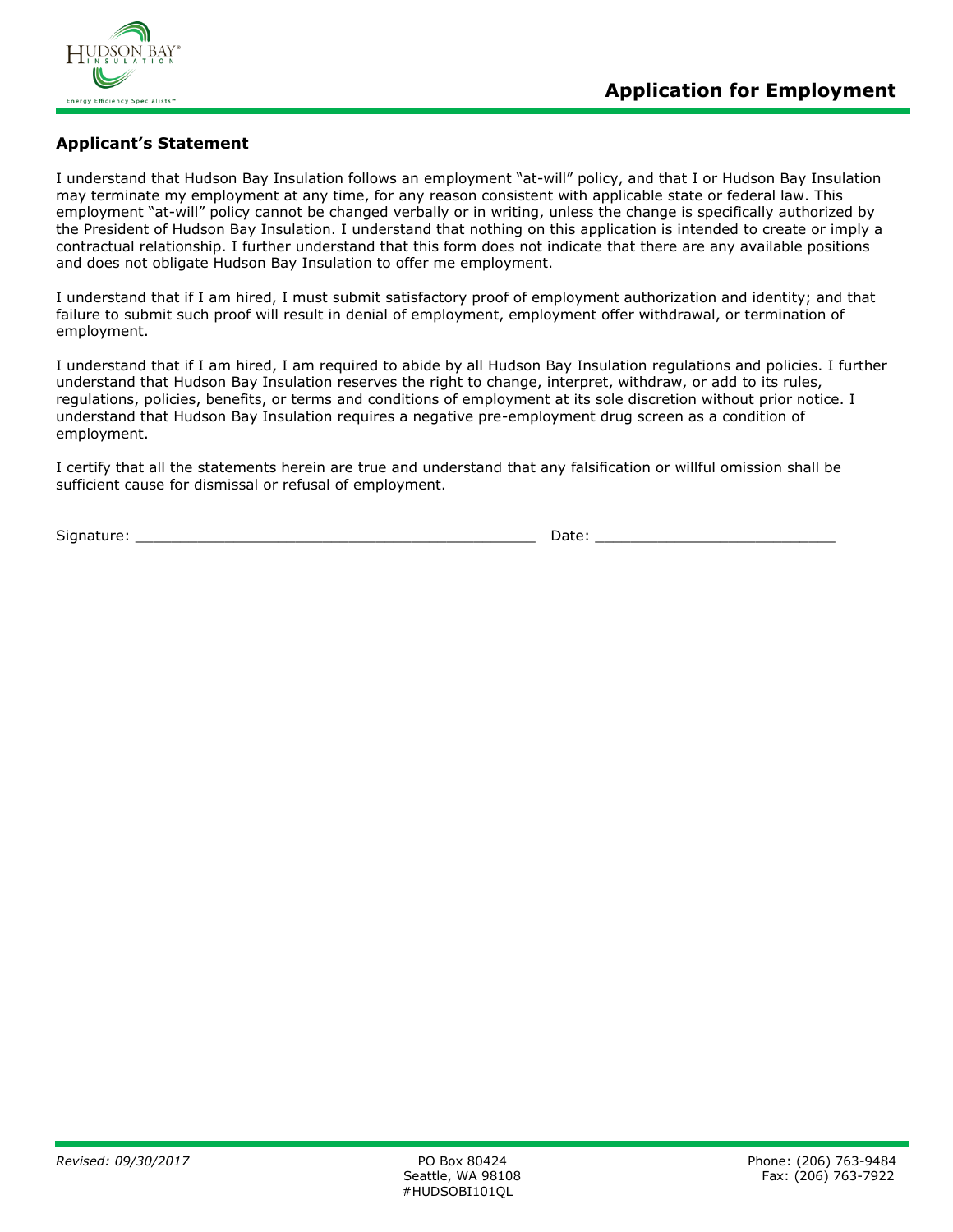

Hudson Bay Insulation Company is an Equal Opportunity–minorities/females/veterans/individuals with disabilities/sexual orientation/gender identity Employer. It is our policy to provide equal employment opportunity to all qualified applicants for employment without regard to race, color, religion, sex, sexual orientation, gender identity, national origin, age, marital status, genetic information, disability, because he or she is a protected veteran, or for any other status protected by law. As an affirmative action employer under Executive Order 11246 and subject to the Vietnam Era Veterans' Readjustment Assistance Act of 1974, as amended by the Jobs for Veterans Act of 2002, 38 U.S.C. 4212 (VEVRAA), and to help us meet state and federal reporting requirements, we invite applicants to identify themselves as indicated below.

Submission of this information is voluntary and refusal to provide it will not subject you to any adverse treatment. The information provided will be used only in ways that are not inconsistent with Executive Order 11246 and the Vietnam Era Veterans' Readjustment Assistance Act of 1974, as amended.

The information you submit will be kept confidential, except that (i) supervisors and managers may be informed regarding restrictions on the work or duties of disabled veterans, and regarding necessary accommodations; (ii) first aid and safety personnel may be informed, when and to the extent appropriate, if you have a condition that might require emergency treatment; and (iii) Government officials engaged in enforcing laws administered by the Office of Federal Contract Compliance Programs, or enforcing the Americans with Disabilities Act, may be informed.

## **Please Print**

| Name:                 | Date: |
|-----------------------|-------|
| Position Applied For: |       |

# **Gender**

- $\Box$  I do not wish to disclose
- □ Male
- □ Female

## **Race/Ethnic Group**

- $\Box$  I do not wish to disclose
- $\Box$  **White:** A person having origins in any of the original peoples of Europe, the Middle East, or North Africa.
- □ **American Indian or Alaska Native:** A person having origins in any of the original peoples of North and South America (including Central America) and who maintains tribal affiliation or community attachment.
- □ **Black or African American:** A person having origins in any of the black racial groups of Africa.
- □ **Asian:** A person having origins in any of the origin peoples of the Far East, Southeast Asia or the Indian subcontinent including for example, Cambodia, China, India, Japan, Korea, Malaysia, Pakistan, the Philippine Islands, Thailand, and Vietnam.
- □ **Native Hawaiian or Other Pacific Islander:** A person having origins in any of the original peoples of Hawaii, Guam, Samoa, or other Pacific Islands.
- □ **Hispanic or Latino:** A person of Mexican, Puerto Rican, Cuban, Central or South American, or other Spanish culture or origin, regardless of race.
- $\Box$  Two or more races/ethnic groups